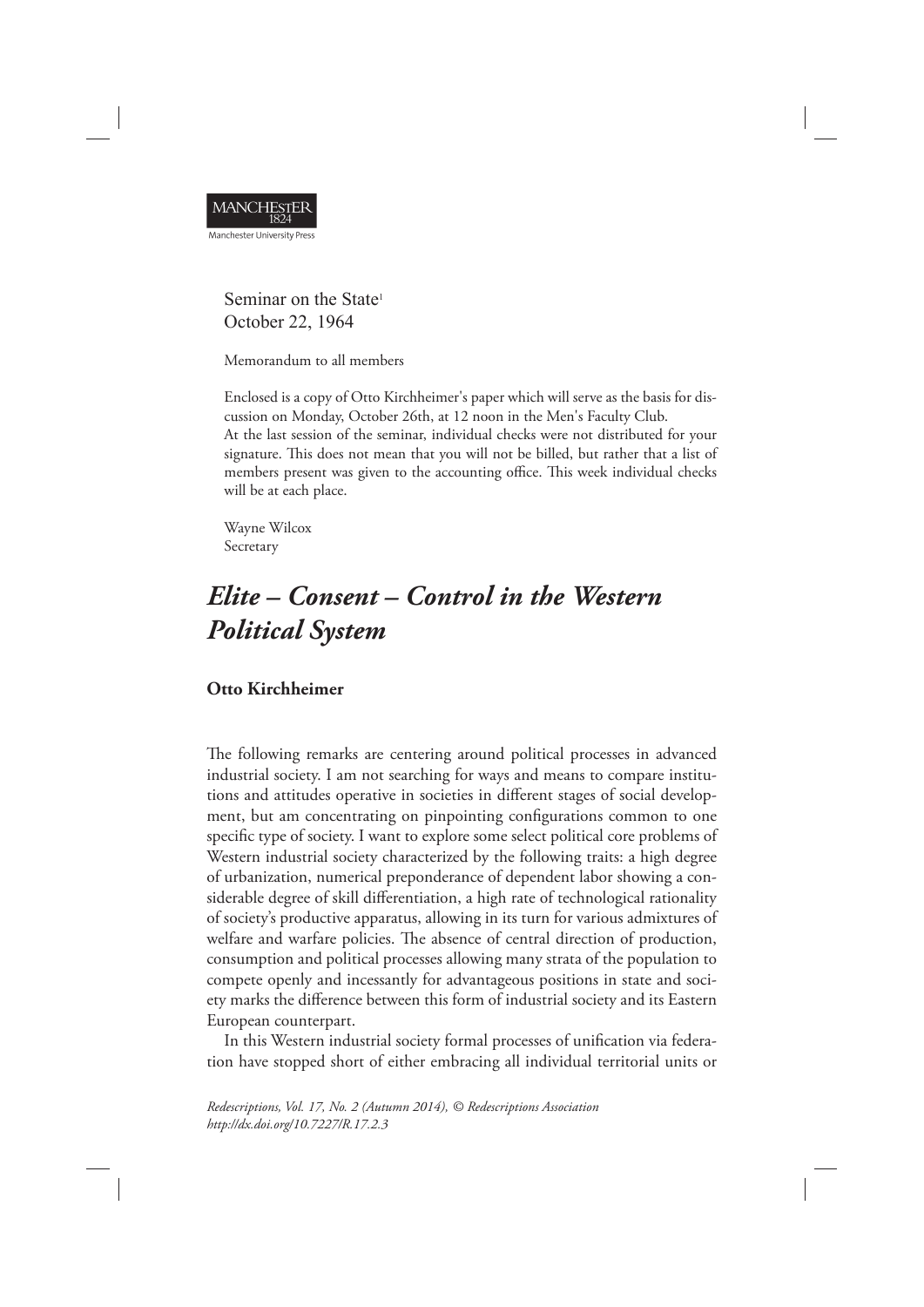all relevant subject matters; individual territorial units have kept both the legal capacity and a greatly varying degree of practical ability to make meaningful decisions of their own. Nevertheless, their relations with each other are characterized by a high degree of mutual interpenetration and increasing interdependence, even in the absence of formal agreements. In evaluating the political processes within the framework of the individual units the following, frequently cumulative interpenetration variants should be kept in mind:

- 1. indirect and unintended impact of domestic policies and trends, e.g., imported inflation or effect of change in internal policy style of another country
- 2. direct interference; customs war or vetoing of accession to power of socalled hostile political organizations in other countries
- 3. diffusion and assimilation of institutional devices: spread of the Ombudsman
- 4. simultaneity of action patterns indicating a narrow frame of choice: mass importation of foreign workers, educational and university reforms, mild varieties of monopoly supervision.

Certainly there are variations in constitutional organization of governmental structures. There may be also "tradition reserves" such as the Italian Catholic Church. But the common phenomena discussed above still persist. Do these various social phenomena then result in related ways of handling political problems? A selection of such ways will be discussed under the triple heading: elite-consent-control.

# Political Elite

a) Elite and counterelite

The political elite consists of personnel continuously involved in molding political decisions (Raymond Aron). By its very nature such personnel must be small even if its professional and social recruitment bases may be quite large. However, social background[s] as distinct from professional career and ties are not necessarily indicative of the political orientation of respective elite members.<sup>2</sup>

150 Differences in the degree of elite unification are indicated by assertions pertaining either to the existence of an establishment (Great Britain) or of a political counterelite (Italy). However, the Italian case of stiff competition between a social class based and a denomination based political organization (CP and DC) partly<sup>3</sup> aside, Western society shows few tendencies towards the formation of total political counterelites. Mild political competition concerns entrance in, rather than total substitution for existing political elites. It is therefore possible to treat questions of elite composition, elite access, cohesion and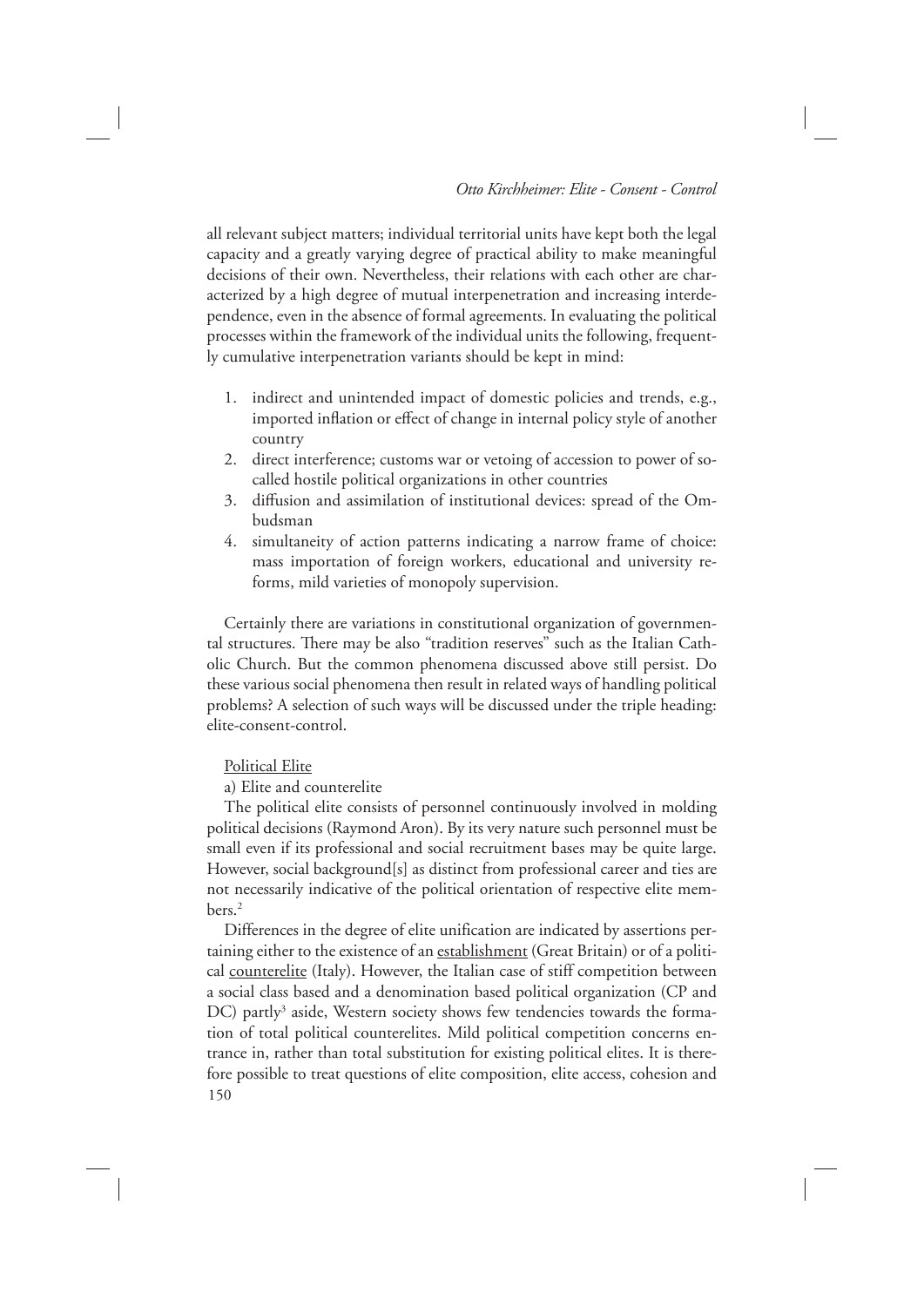legitimacy formulae as referring to the self-same political elite with deviations entering mainly as national variables.

- b) Criteria for membership in political elites:
- 1. general bureaucratic skill
- 2. specific professional skill to the extent that it is a precondition for the continuity of the state apparatus
- 3. professional politicians and opinion manipulators,
- 4. practitioners of internal and external violence
- 5. authority with or representativeness of those social groups, whose continuous support is deemed necessary for the functioning of the political elite.

Both cumulation and interchangeability of skills are on the increase in line with the diminishing differentiation between the prerequisites, for holding public and private jobs. The mutual substitutability of private and public positions is making for closer integration of bureaucratic office holders with the larger society at whatever cost to the latter's traditional standards.

c) Variations in elite formula among countries of industrial societies

 The respective political formula of the regime provides the most important variable: prevalence of classical type parliamentary regime, or alternatively, variants of executive predominance formulae. They determine the more or less rapid rate according to which the decline of the older species of parliamentary political manipulator takes place.

In contrast to other social structures, practitioners of violence, while forming part of the political elite show persistently little inclination to transform their indubitably high potential of control into actual control. Given the complexity of the governmental business, they are satisfied to be fully represented in the political elite (Seeckt, the great majority of the French military leadership in the 50's, De Gaulle not a military leader)[.]

d) Access

The political elite is permeable in the sense that there exists no fixed distribution quota among different elite categories. It is open in the sense that both within each group and between them there is an amount of competition. The composition of the elite changes when there are changes in the regime itself, when elections lead to partial replacements in elite personnel, when members, of the elite itself think their needs require it and when they perceive changes in the relative strength of social or political groups represented on the elite or seeking representation in it.

e) Cohesiveness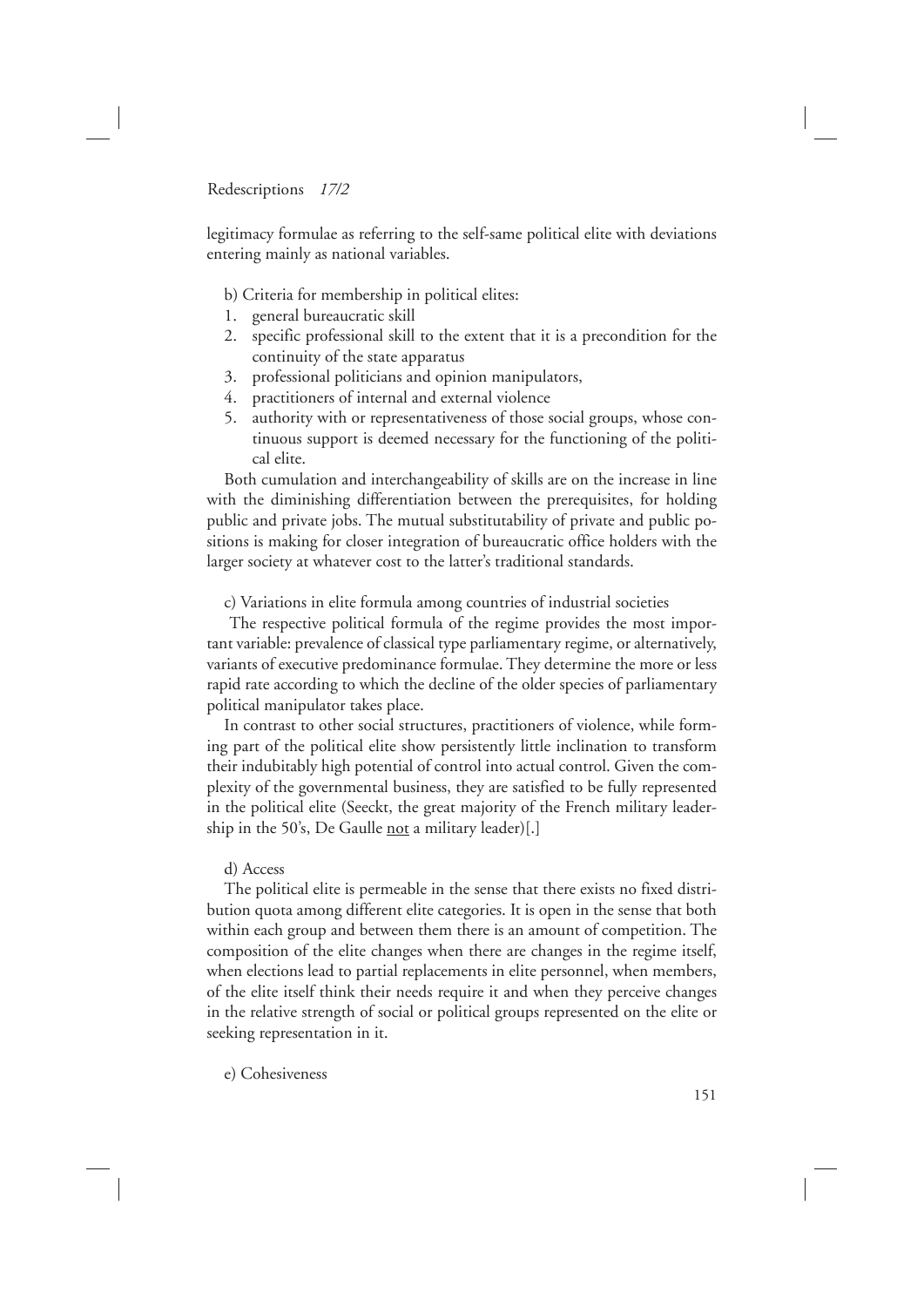Distribution of power within the political elite depends on the legitimacy formula in use, on personal skill and function exercised. But irrespective of variation in the legitimation formula of the regime, so-called personalization of power, hallmark of mass society, involves concentration of political sales formula on the creation of pseudo-individualized leader images. This operation may carry with it a considerable potential for power differentials within the political elite. But in contrast to charisma resting on lived experience in regard to leaders and at times liable to be transformed into permanent Amtscharisma, pseudo-personalization resting on the creation of stereotype images through endless repetition offers smaller chance for routine transfer, therefore enhancing potentials for succession crises. While the rise of charisma is not altogether excluded, its chances in politics are likely to be less than in religious sects where personal relation is not smothered by mass communication formulae $4$ 

# f) Stability

Political elite stability increases through disappearance of instruments for instantaneous and decisive attacks which can be used by central banks as representatives of an independent business counterelite. Collection and distribution agencies centralizing political interests of business have no power comparable to those of credit refusing central bank organizations in the inter-war period.<sup>5</sup>

The relations of functional groups with political elites depend on the evaluation of mutual strength, and the degree of compatibility of elite styles and goals with those of functional groups rather than on the degree of the latter's direct representation on the political elite. Issue by issue treatment by the political elite limits dangers of elite disruption deriving from struggles with functional groups.

Without denying the value of the achievement – equalitarian criteria recently used by Lipset for differentiating political processes in English speaking democracies from each other $^6-$  different criteria may be more useful for the characterization of political elites in all advanced Western industrial societies. With the impact of organized interest on elites held constant, national variables may be identified according to the greater or lesser prevalence of bureaucratic, plutocratic, populist, or traditionalist traits. For example, the plutocratic-populist style of the US political elite may be opposed to the more bureaucratic-traditionalist style of European political elites. A weakening of both the plutocratic and traditional components raises the problem of interrelation and accommodation between populist and bureaucratic elements.<sup>7</sup>

#### **Consensus**

152 "A Two-Tiers" arrangement indicates the necessity of simultaneous interest and political consent.<sup>8</sup> The three-cornered relation between political elite,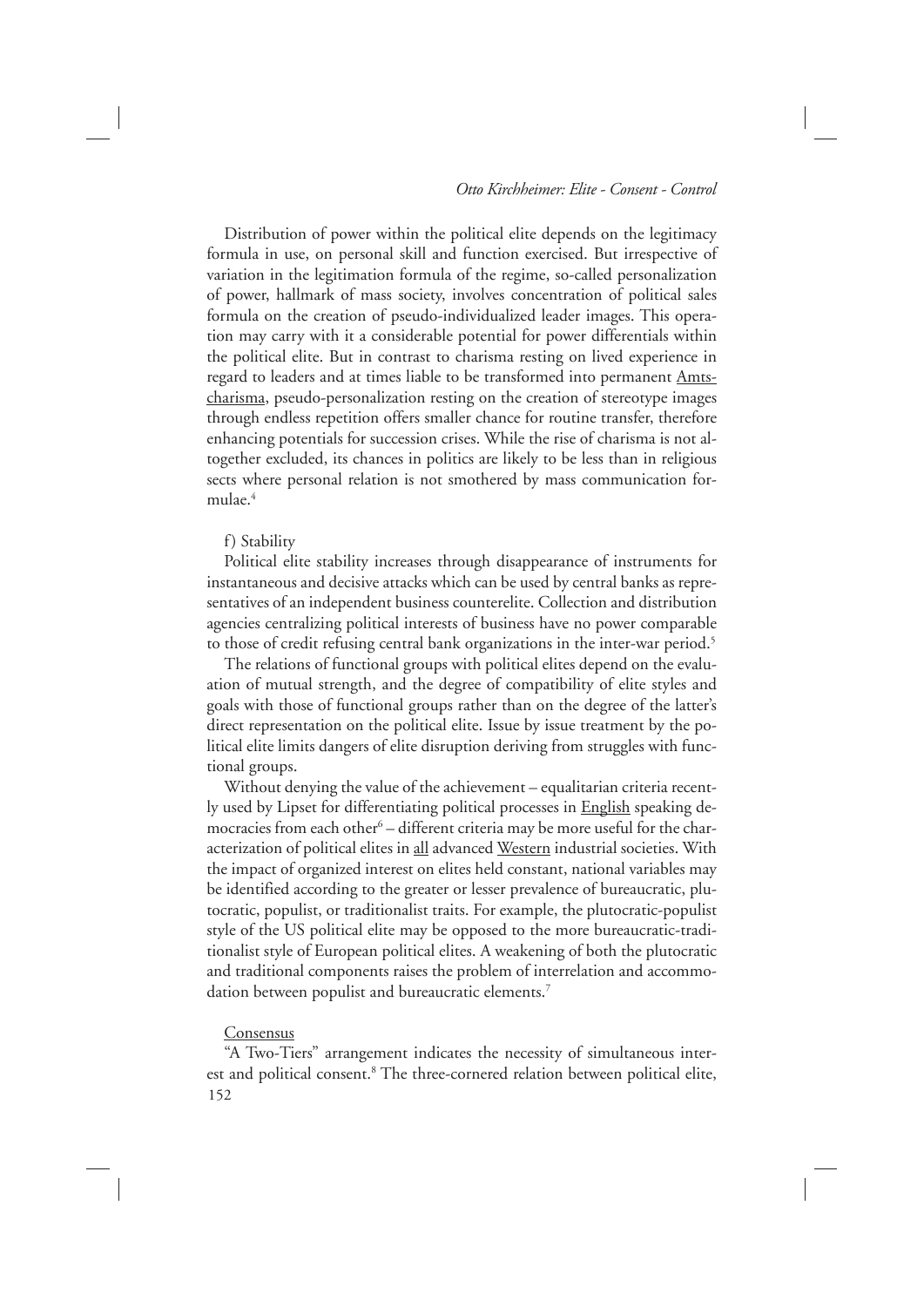functional elite and functional constituency raises the question of the functional elite's potential for transfer of surplus constituency confidence to the political elite. The criteria allowing functional leaders such transfer for group transcending tasks seem to be the same as those which determine variations in dependency relations between functional powerholders and their constituency: size of group membership, educational and technical qualifications and information sources of members and their elites, degree of freedom of choice of members.

#### a) Party

Present party structure is dominated by the business of generating consent: mass-class and mass-denominational parties, frequently predominant (US excluded) in the first half of the century represented conflicting goal structures and prevented the rise of fully representative political elites, while creating potential counterelites. Transition to present day catch-all parties characteristic of the combined welfare-warfare society restricts party function mainly to the effective selection of political personnel according to the competitive criteria of mass-consumer's society. This change puts a premium on consent engineering and elite cohesion.

# b) Character of consensus

Change to catch-all party allocates to the party mainly electioneering or referenda engineering functions and de-emphasizes anything more than symbolic participation of the mass of the people in the political process. It therefore shifts burden of people's integration into the polity to the more general aspects of mass-consumer's society, whose style, methods, and forms of expectation are transferred to the political sector. Deideologization on the strictly political level is therefore balanced by a far-reaching ideologization on the general cultural level. Compared with Eastern Europe, where ideologization under the conditions of primitive accumulation has not been able to overcome the cleavage between ideology and reality, the developed industrial society has seen a far-reaching degree of internalization of ideology: there exists no qualitative difference between ideology and lived reality.<sup>9</sup>

Services and objects used by the individual, the economic system which produces them and the attitudes prescribed for and accompanying their use enter the individual's mind as a unit.

#### c ) Limits of internalization

Internalization of mass consumer ideology is less apparent where experiences and/or frustrations enter as powerful and constant enough factors to model political images. A number of studies of industrial sociology dwell on the same characteristics of invisibility of decisive power structures and deeply resented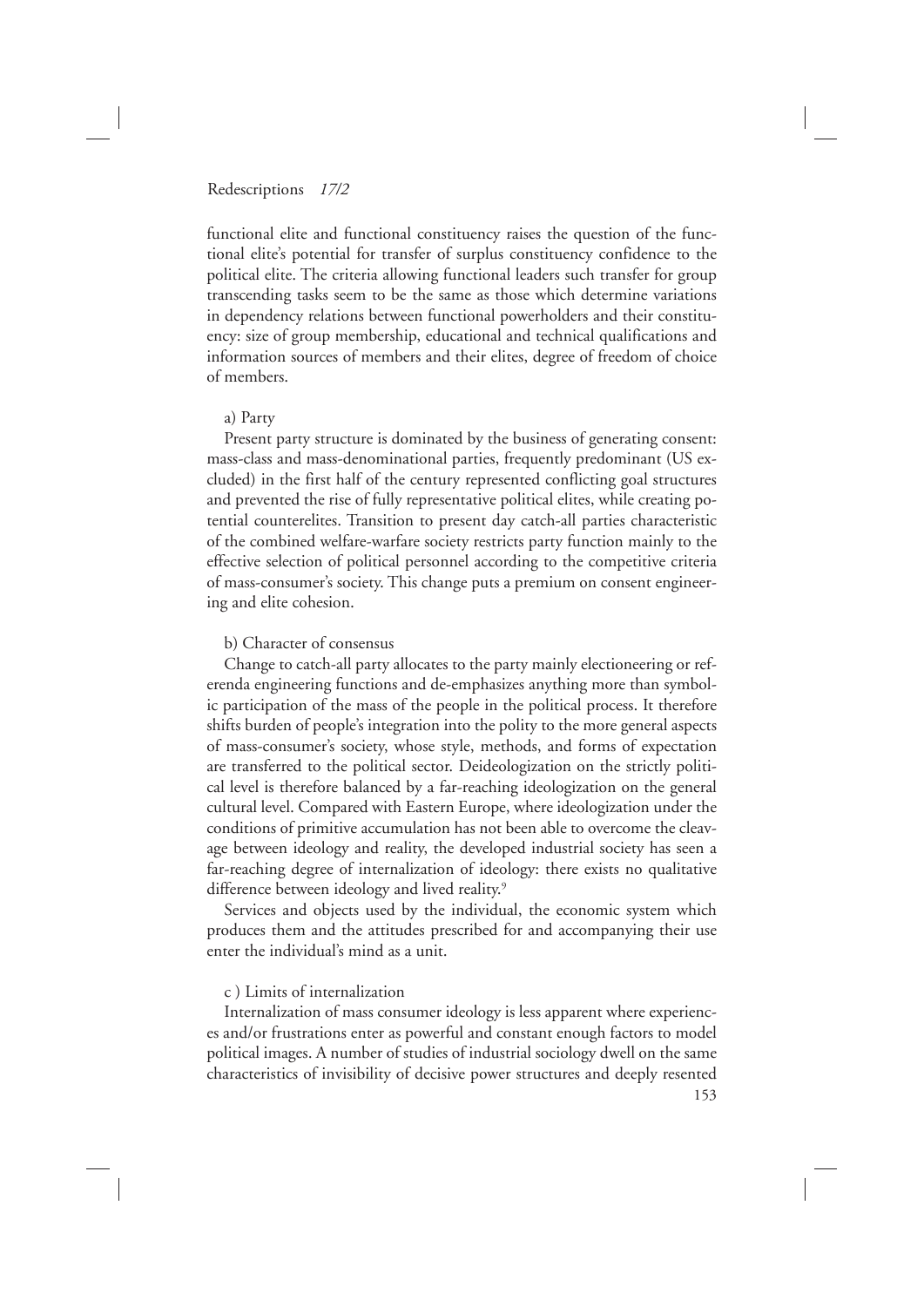dependency relations accompanied by resentment against the sum-total of the barriers between the "we" and the "they". They reappear in the political sociologists' findings as general cynicism and alienation from the political process.<sup>10</sup>

To what extent is the feeling of powerlessness and political alienation in the lower ranks an inevitable concomitant of advanced Western society?<sup>11</sup> Do there exist any factors in the structure of industrial society which may foreshadow changes in the relations between the political elite and those large segments of the population which oscillate between attitudes expressing a desire for identification with the political leadership and pronounced cynicism and apathy?

Recently Crozier has analyzed two cases of public bureaucracies, one covering production workers, the other white collar workers. He has shown how relations between the various hierarchical levels have been arranged in such a way so as to minimize the factor of dependency relations between various levels, possibly resulting in increased frustration for the highest echelons but releasing subordinate levels from dependency on hierarchical orders as well as on personal favors.12 Serge Mallet in studying work processes and intra-enterprise relations in more or less fully automated enterprises finds similar results. Concentration on and, if needed, correction and maintenance of production processes minimizes hierarchical interference – moreover it establishes closer relations and community of interests between technical personnel and workers.<sup>13</sup>

There is only speculation about the wider social and political effects which this changing role of the worker in the industrial process will u[l]timately engender.<sup>14</sup> It is neither clear how many workers will ultimately become affected nor whether this change will speed up general developments toward the socalled "constitutional factory".15 It is especially unclear what these changes on the factory level will mean for factory-Ievel-trade union relations and still more for the by now often rather tenuous relations of unions with the official political transmission belt – the political parties. Will the greater competence of the worker in the economic process give him a more active political role or, at least, lessen the worker's cynicism, which now mars the official political consent procedures which mass society lays out for its run-of-the-mill citizens?

#### d) Anti-consensus – violence

How far does violence play a role in the political process of advanced industrial society? How does the Western political scene in which for this purpose I want to include Japan, compare with the Eastern European regimes which have recently emphasized regime manipulation rather than regime violence? What happened to the sporadic anti-regime and regime violence of the 20's and the massive regime violence of the 30's?

154 There has been, in the last two decades, a universal revulsion against major violence. It is strongest in Western Germany though present everywhere else in Western society. Horror kept awake by the belated NS trials, and the prox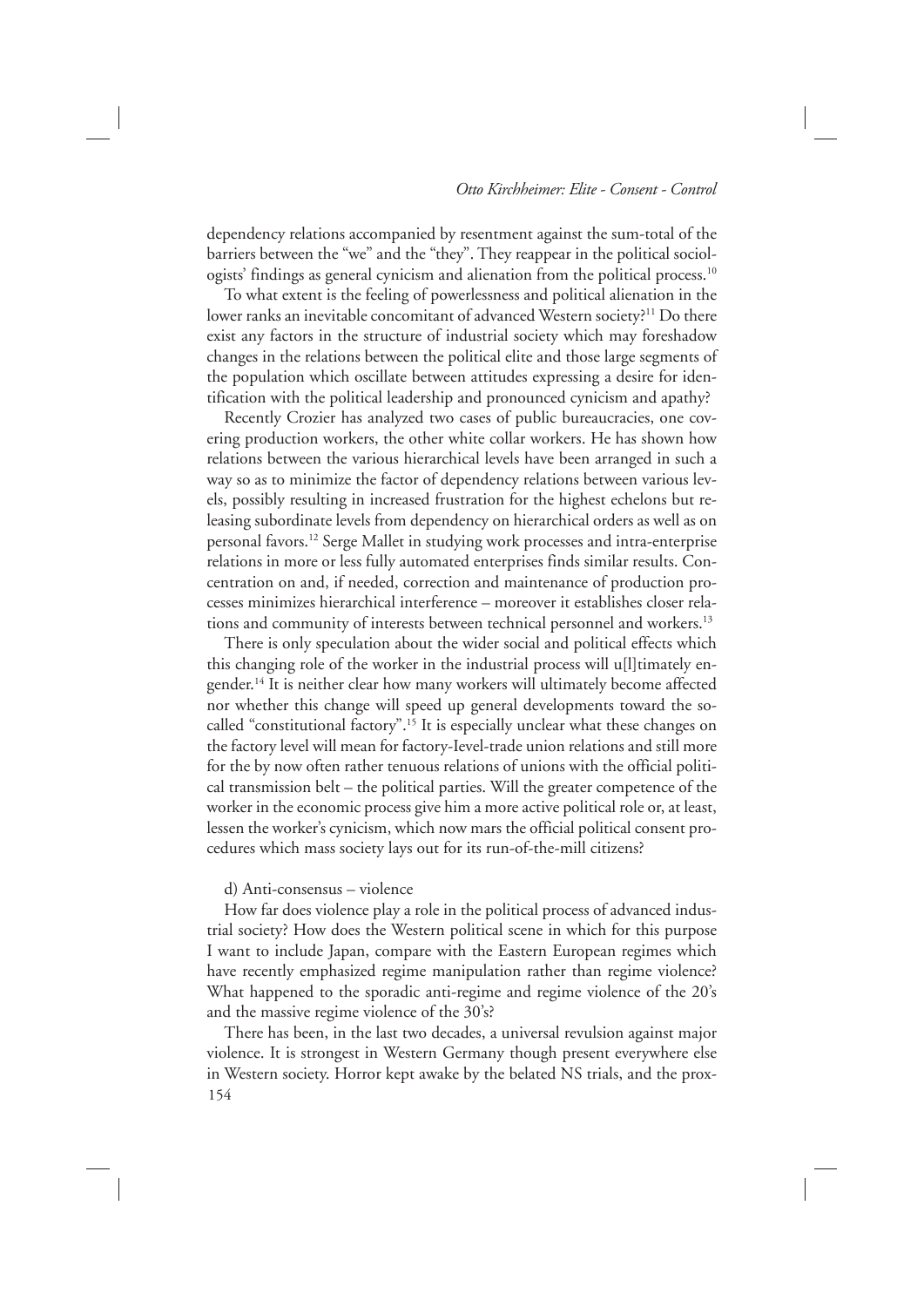imity of the DDR regime has led the regime to try exorcising in advance the remotest specter of violence.

There is secondly the somewhat ubiquitous case of strictly marginal violence, marginal both in mode and in aims, most often used as interest group bargaining device or threat in many a country: notably Italy, Switzerland, France, Belgium.<sup>16</sup> The goals of such marginal violence remain strictly limited and means are carefully selected to impress both public and authorities without undue risk for the action participants. Nevertheless, such policies tend to universalize direct action as political style.

Elite and organization modification violence: limited and specifically goal oriented and carried on by organized groups: e.g., to avoid decolonization, to eliminate one set of members of the political elite and put up the principatus, to eliminate the principatus as in France, or to change the constitutional setup of a unitary or insufficiently federal state, as in Belgium, Italy or Canada.

Goal oriented mob violence: due to persist[e]nce of wide cleavages between political elite and incomplete system integration of parts of the population (Italy, Japan) it differs from violence in developing societies by a higher degree of awareness of structured goals (overthrowing of the Tambroni government or anti-US alliance rioting in Japan in 1960) by incompletely organized participants: hence the apparent contradiction – mob violence which is nevertheless goal structured. The greater the degree of organization of the regime opponents, the higher the likelihood of controlling and channeling the mob (Italian CP), the shallower the organizational roots and the more problematic such control (Japanese left-wing parties).<sup>17</sup>

Fulfillment violence: specific social and (recently) racial strata may, as they do now in the US, object to the gap between the promises of the reigning ideology and their own group status reality. Emphasis rests on ideology fulfillment, the corresponding modifications are sought for their own sake, though society is deemed to improve through the desired policy modification and ideology fulfillment. Fulfillment violence may be preceded or counteracted by violence designed to prevent the elimination of the gap.

Perpetrators of non-official violence in advanced industrial societies are less distant from the seat of power than those in less advanced societies. Consequently instead of day-dreaming of challenging the very existence of society by the perpetration of inchoate violence furthering general anomie, unofficial practitioners in advanced society are concerned rather with specific actions towards modifying the concrete social and political structure.

Advanced societies are sensitive to interruption of complex services, and they are able to take remedial action to meet the demands raised by those who resort to limited violence. Thus, such violence has infinitely greater chances of success than the unstructured violence of protesters, in less advanced societies.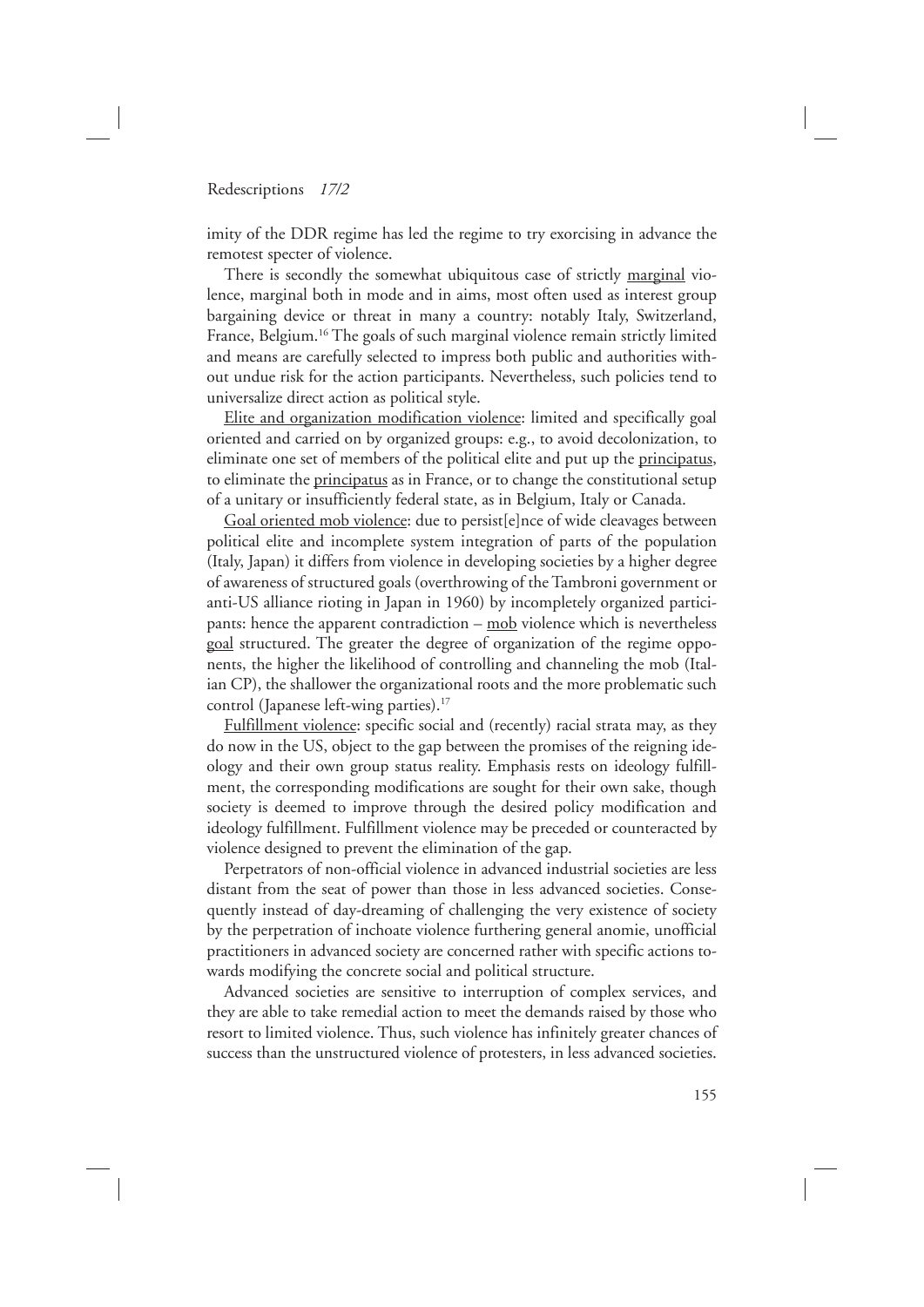### Control

In the 19th century constitutional universe consent and control were closely related parts. Our 20th century experience, however, invites reconsideration. The Oxford Dictionary defines control as "the fact of controlling, checking and directing action" and "as a method of restraint"; consent is defined as "agreement to or acquiescence in what another proposes or desires".

If somebody controls an action, the controller determines whether and under what circumstances the action takes place. Consent describes the mental state with which an interested party faces somebody else's action. It involves no assertion of how the interested party's positive or negative reaction affects the eventual outcome of the action. The proposition: control involves consent seems to state the obvious. But the converse proposition: consent involves control, is not necessarily correct. It all depends on the situation. The actor may anticipate further requests for consent and may therefore be inclined to lend a favorable ear to suggestions of the consenting person. In this instance consent may lead to a certain control over or at least influence on the actor. Yet, consent may have concerned a non-repetitive situation or the actor may estimate that his chances for success or failure are unrelated to the consent. Therefore, the last two situations would not give rise to a chance of control over the actor's behavior. This is especially true under the conditions of Western society where the Japanese concept of giri, the internalized pressure for mutual reciprocity of service, has little currency.<sup>18</sup>

# Forms of Control

Which cases of consent in our society are then tantamount to control, which connote tenuous and ambiguous control situations, and where do we note a complete absence of control?

Control can be formal or informal, specific or diffuse, expert or amateur, interest or society oriented. There is little symmetry between the official status of a control authority and the effective exercise of its powers. The all[-]embracing control powers of parliaments remain, more often than not, ineffective both through lack of time and expertise of the controllers and because of the diffuse goals pursued by them. On the other hand, an interest organization without formal control authority, being both expert and specific in its aims, exercises a measure of interested control over parts of the state apparatus, the effectiveness of which is only checked by the existence of competing interests. Somewhere in the middle lies the control potential of media of communication whose unlimited reach and at least partial disinterestedness is however kept in check by the diffuse, incidental and amateur character of their respective activities.

The following tabulation serves to schematize the interrelation between various forms of consent and control.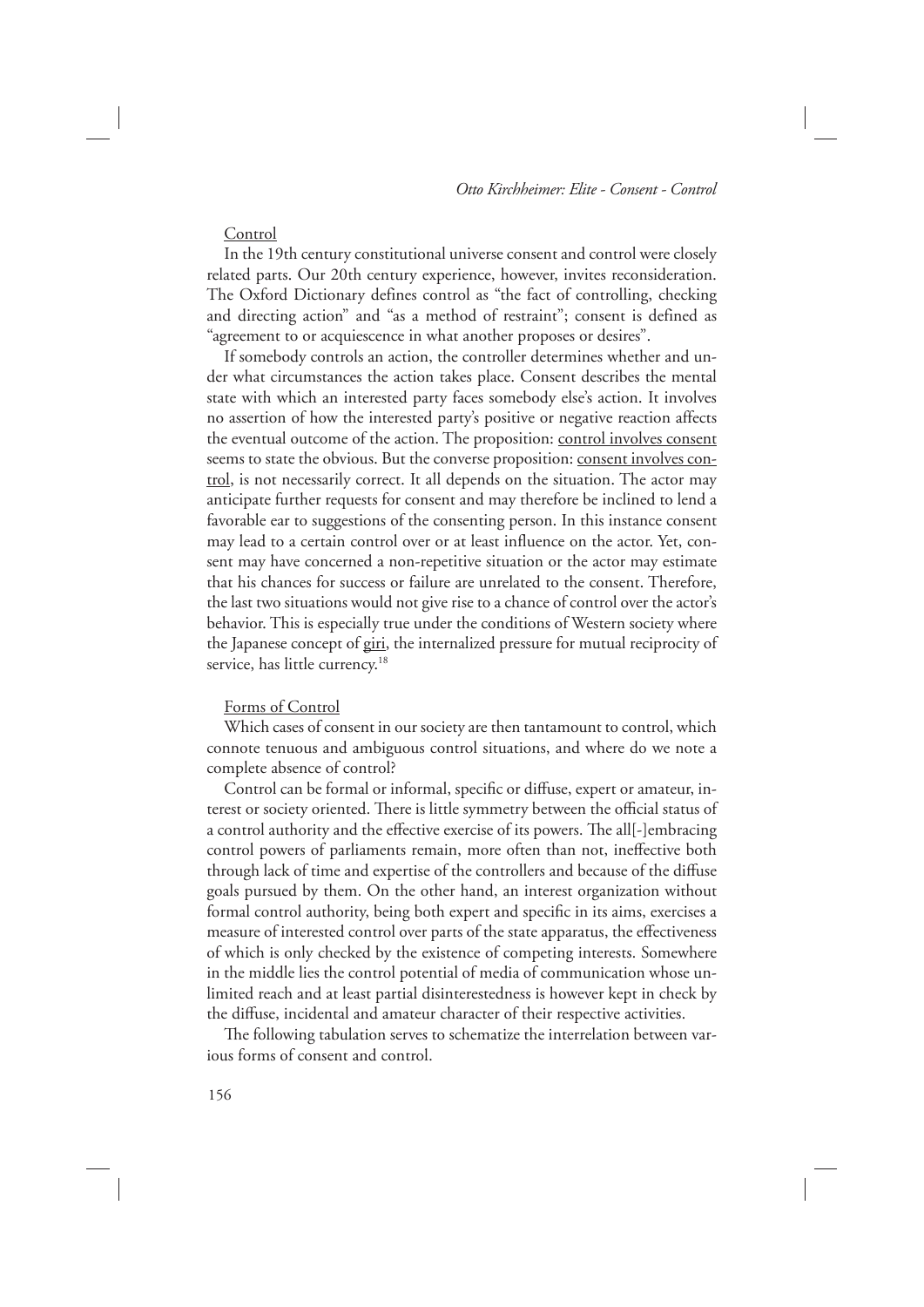|                        | Consent Control |          |      |     |              |        |          |        |         |          |         |                     |                    |
|------------------------|-----------------|----------|------|-----|--------------|--------|----------|--------|---------|----------|---------|---------------------|--------------------|
|                        | formal          | informal | high | med | $_{\rm low}$ | formal | informal | expert | amateur | specific | diffuse | party<br>interested | oriented<br>commun |
| Electorate             | X               |          |      |     | X            | X      |          |        | X       |          | X       |                     | X                  |
| Parliament             | X               |          |      |     | X            | X      |          |        | X       |          | X       |                     | X                  |
| Interest organization  |                 | X        | X    |     |              |        | X        | X      |         | X        |         | $\mathbf x$         |                    |
| Media of communication |                 | X        |      | X   |              |        | X        |        | X       |          | X       |                     | X                  |

Consent and control converge strongly outside official channels and in the limited areas where either private groups or media of communication have both an interest in control and reasonable access to information. In the field of intelligence, diplomatic and military affairs media, or other interested parties, have no sustained control potential, while people's and parliament's control, incidental to their consent, remains largely in the ritual field.

The vanishing symmetry between consent and control even more than the utilization of sporadic violence as a political weapon highlights some structural problems of the Western political system. Its official and unofficial channels for elite circulation, for securing interest participation and periodical or – as in the French case – on the spot solicited formal popular consent are working satisfactorily. For the replacement of traditional authority lines to the public, now fully extinct, political organizations have utilized the system and methods of mass communication as developed in commercial advertisement practices. The advantage of speeding easily comprehensible messages to millions of political customers has not been accompanied by a corresponding degree of control over the customers' mind which in critical situations might perform erratically and without feeling of responsibility and reference to the political organization's propaganda machines. The contemporary Western political system is thus potentially facing a mutual loss of control: the political subjects' over the political organization and the political organization's over the political subjects.

# **Endnotes**

1 The document can be found at the Otto Kirchheimer Papers of German and Jewish Intellectual Émigré Collection at University of Albany, State University of New York in Box 2, Series 4: Writings, 1937-1964, Folder 80. We would like to thank Mr. Peter Kirchheimer for permission to publish it. The footnotes have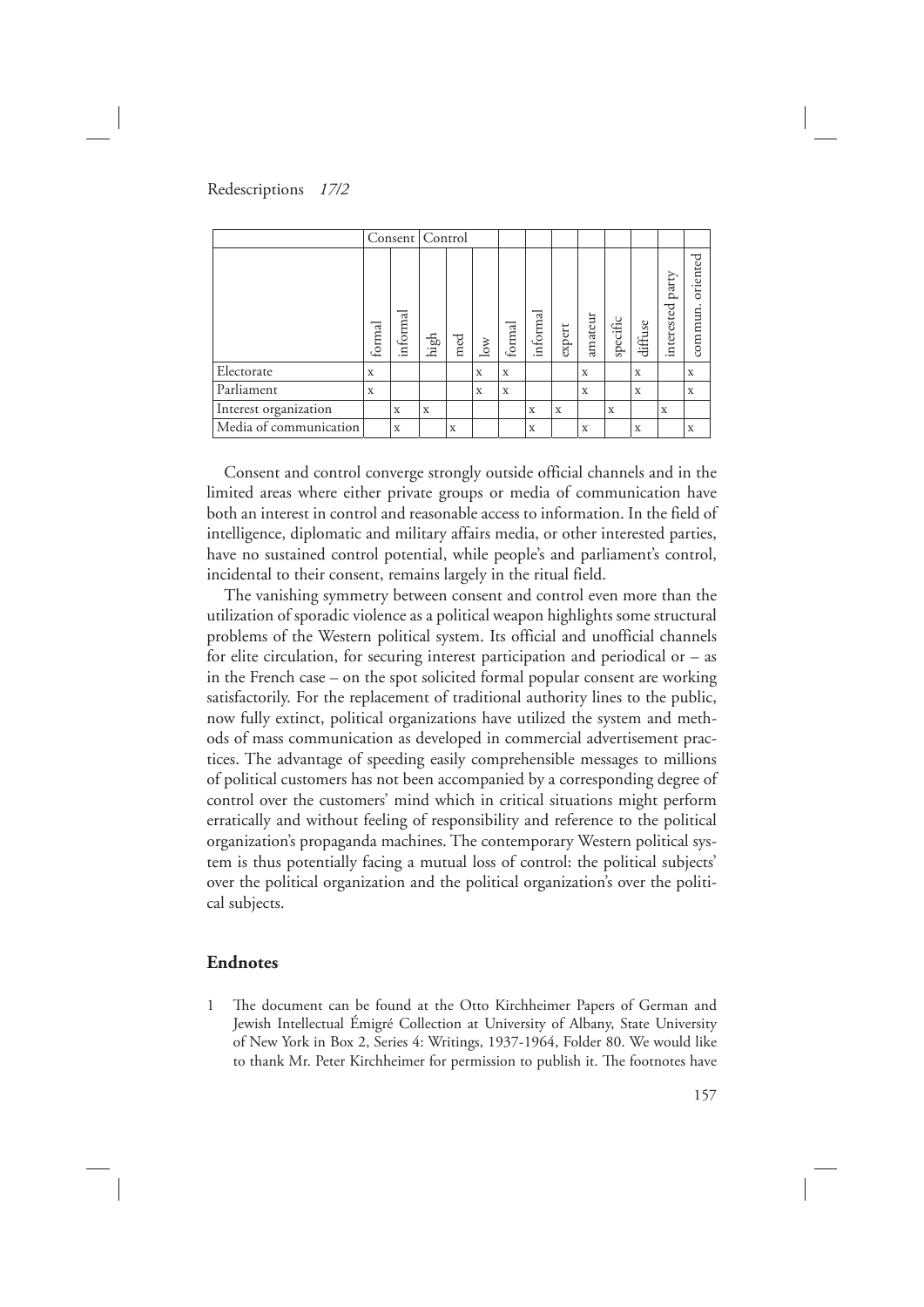been largely standardized and the spelling errors contained in the printed original were intentionally to a limited extent corrected for this reason. All changes are enclosed in square brackets.

- 2 An increasing number of inquiries into the social background of political personnel (1) shows a great disproportionality between the numerical strength of the working class and the pronounced civil service, professional, business and academic family background of the political personnel. It would be a determinist fallacy to conclude therefrom that identical social background necessarily leads to the taking of a more or less predetermined political line. From Mirabeau to Lenin many a political figure has crossed class lines, but equally revealing, if less noticed, is how many politicians from lower class or petty bourgeois social background were more concerned about easing their entry into the rank of the traditional social elite than about advancing the course of the social group from which they originally hailed. Maurice Duverger (ed.): Partis politiques et classes sociales en France, Paris, 1955; International Social Science Journal: The Parliamentary Profession, vol. XIII, No. 4, 1961, UNESCO; Giovanni Sartori (ed.): Il Parlamento Italiano. 1946-1963, Naples, 1963; W. L. Guttsman: The British Political Elite, London, 1963.
- 3 I say partly because the Italian CP seems willing to acknowledge the legitimacy of a pluralist party system; in addition to Togliatti's will see the over-all analysis of socio-political relations in Italy in: Jean Meynaud: Les catégories dirigeantes Italiennes, in: Revue française de science politique, vol. 14, août 1964, p. 639.
- 4 For a discussion of charisma in present day society, see the first section of W. G. Runciman's Charismatic Legitimacy and One-Party Rule in Ghana, in: European Journal of Sociology, vol. IV, 1963, pp. 148-165.
- 5 See the various articles, in: R. Rose and A. Heidenheimer (ed.): Comparative Political Finance: A Symposium, in: Journal of Politics, vol. 25, No. 4, 1963, and O. Kirchheimer: Changes in the Structure of Political Compromise, in: Studies in Philosophy and Social Science, vol. IX, No. 2, 1941, New York pp. 264-289.
- 6 S. M. Lipset: The First New Nation, New York, 1963.
- 7 For the classic analysis of populism see E. Shils, [The] Torment of Secrecy, London, 1956.
- 8 The expression "Two-Tiers arrangement" is borrowed from Stein-Rokkan's contribution: [Norway.] Numerical Democracy and Corporate Pluralism to [R. Dahl (ed.):] Political Oppositions in Western Democracy, forthcoming in 1965.
- 9 T. W. Adorno: Prismen Kulturkritik und Gesellschaft, Frankfurt, 1955, p. 24. Jürgen Habermas: Strukturwandel der Öffentlichkeit, Neuwied, 1962. Herbert Marcuse: One-Dimensional Man, Boston, 1964, p. 11-12.
- 10 E. Chinoy: The Automobile Worker and the American Dream, [New York,] 1955; H. Popitz, H. P. Bahrdt, E. A. Jueres, H. Kesting: Das Gesellschaftsbild des Arbeiters, Tübingen, 1957; Andrée Andrieux, Jean Lignon: L'ouvrier d'aujourd'hui, Paris, 1960; Pierre Belleville: Une nouvelle classe ouvrière, Paris, 1963; On the political side, see H. McClosky: Consensus and Ideology in American Politics, in: The American Political Science Review, vol. LVIII, No. 2, 1964, p. 361, 370-371.
- 11 For a survey of the ever-increasing literature on political alienation cf. L. Lipsitz: